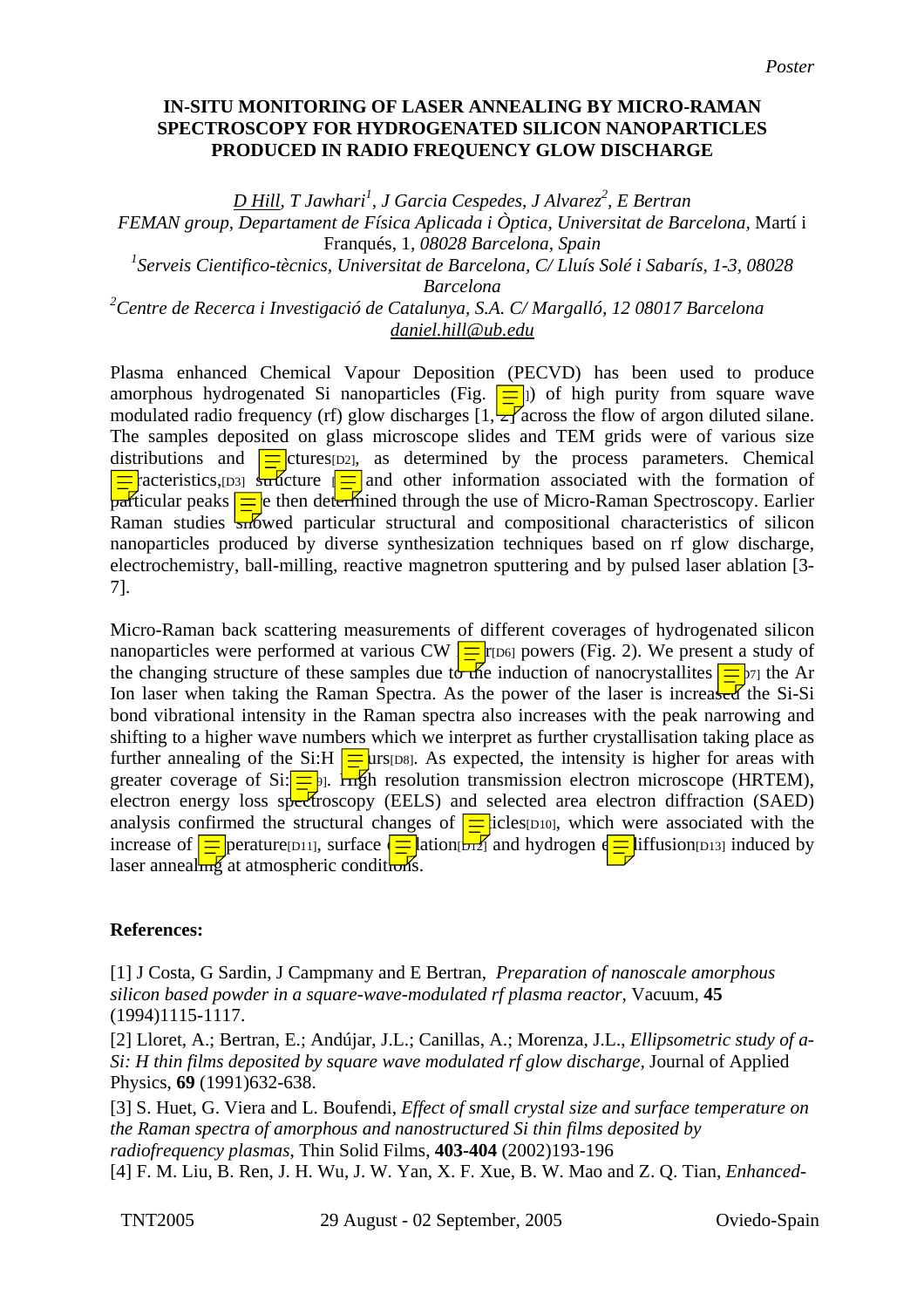*Raman scattering from silicon nanoparticle substrates,* Chemical Physics Letters, **382**(2003)502-507

[5] C. Araujo-Andrade, F. J. Espinoza-Beltrán, S. Jiménez-Sandoval and J. González-Hernández, *Synthesis of nanocrystalline Si particles from a solid-state reaction during a ballmilling process*, Scripta Materialia, **49** (2003)773-778.

[6] Y. Leconte, P. Marie, X. Portier, M. Lejeune and R. Rizk, *Combined growth of Si nanoparticles and crystallized silicon layers at 200 °C by reactive magnetron sputtering*, Materials Science and Engineering B, **101**(2003)194-198.

[7] Takafumi Seto, Takaaki Orii, Makoto Hirasawa and Nobuhiro Aya, *Fabrication of silicon nanostructured films by deposition of size-selected nanoparticles generated by pulsed laser ablation*, Thin Solid Films, **437** (2003)230-234

## **Acknowledgements:**

This study was partially supported by the *Generalitat de Catalunya* (2001SGR 00078), the *CICYT* of Spain, project MAT 2002-04263-C04 and COOP-CT-2004-513275 project of the European Community. The authors thank Serveis Cientifico-tècnics of the Universitat de Barcelona (SCT-UB) for measurement facilities.

## **Figures:**



Confocal Micro-Raman spectra of a-Si:H deposited on a TEM grid



Figure 1: Main Image: TEM  $\equiv$  rograph<sub>[D14]</sub> showing size, relative  $\frac{d}{dt}$ sity and morphology of the Si:H nanoparticles. Upper Inset: SAED image taken far from laser incidence showing the amorphousness of the hydrogenated Si nanoparticles. Lower Inset: SAED image taken on edge of laser incidence, showing some structure of  $\sim 3\text{\AA}$ .



Oviedo-Spain